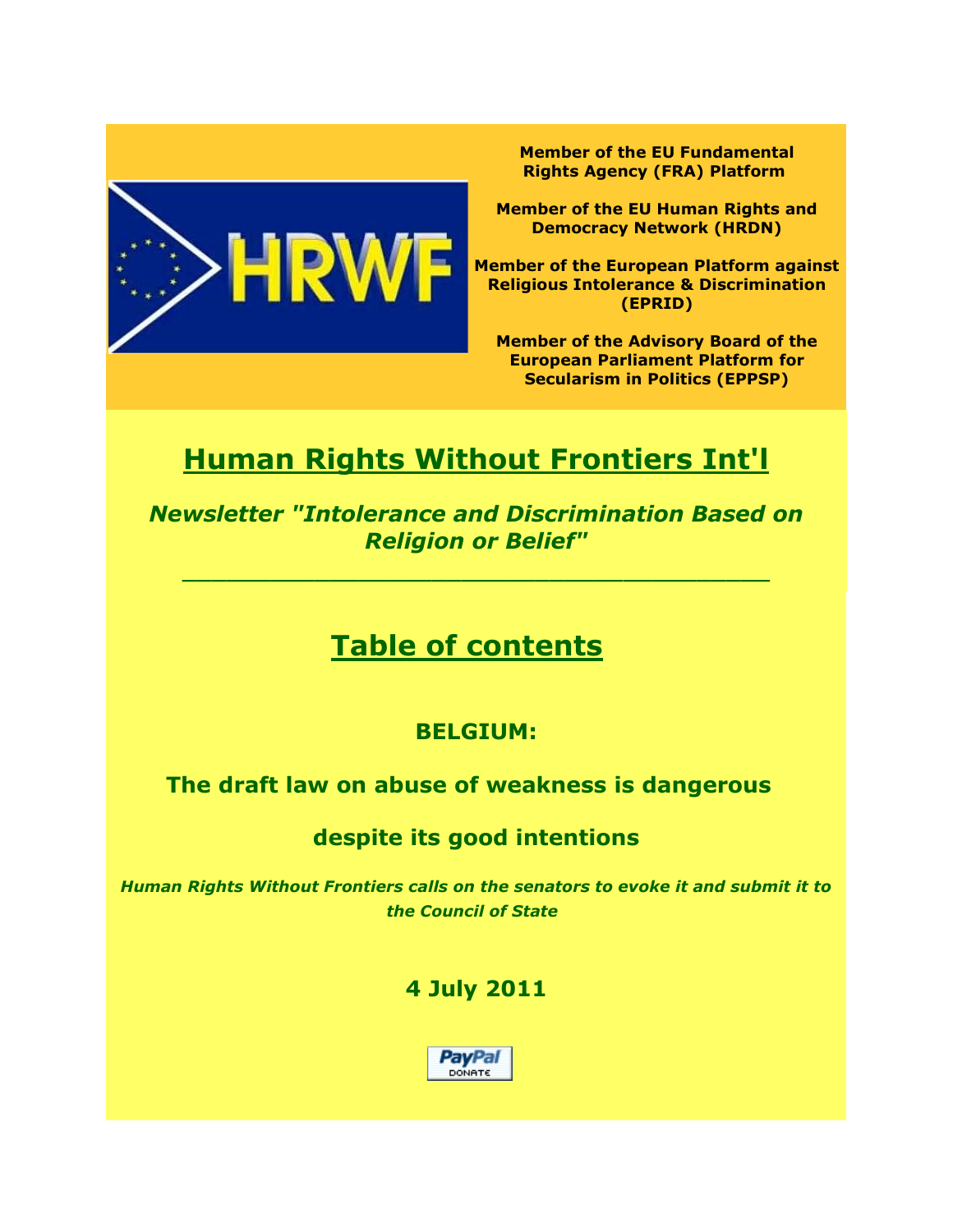**Editor in chief: Willy Fautré Member of the International Consortium on Law and Religious Studies (ICLRS) Website: http://www.hrwf.net http://www.willyfautre.org Email: [international.secretariat.brussels@hrwf.net](mailto:international.secretariat.brussels@hrwf.net)**



### **BELGIUM**

### **The draft law on abuse of weakness is dangerous**

 **\_\_\_\_\_\_\_\_\_\_\_\_\_\_\_\_\_\_\_\_\_\_\_\_\_\_\_\_\_\_\_\_\_\_\_\_\_\_\_\_\_\_\_\_\_\_\_\_\_\_\_\_\_\_\_\_\_\_\_\_**

### **despite its good intentions**

HRWF (04.07.2011) - Articles 32, 33 and 39 of the law project on abuse of weakness is a threat to fundamental freedoms as they are violating the Belgian constitution, are discriminatory, create a great deal of arbitrariness and legal uncertainty for a number of professions.

#### **1) Real but hidden purpose of the law project**

This draft law results from the incoherent merging of several earlier proposals. Thus a reference to "sectarian drifts" appears suddenly and without reason in Article 39 (the last) as the single target of this legislative initiative while "sects" are not mentioned anywhere in the remaining 38 articles.

Yet there is no distinction between a "sect" and a "religion" or a "faith". Nor can there be any "lest of sects" because it would have no legal value which has been confirmed by the CIAOSN (Center for Information and Advice on Harmful Sectarian Organizations). Moreover, the Court of Appeal in Brussels reminded that everyone benefits from the protection provided by Articles 11 and 19 of the Constitution and of Article 9 of the European Convention (religious freedom).

To make a distinction would be an intrusion by the State in the religious field and a discrimination not in accordance with Articles 10 and 11 of the Constitution and Article 14 of the European Convention (discrimination prohibition) a violation of Article 9 of the European Convention (religious freedom), and a "destruction of law" under Article 17 of the same Convention since it is limiting the effective exercise of a protected freedom..

Article 27 of the Constitution also protects freedom of association as well as Article 11 of the European Convention.

#### **2) The "victims"**

In some cases, namely those whose alleged weakness is being abused, could become victims of this law: it was because of their alleged weakness that women were legally incapable. According to the law, victims would in fact have a limited legal capacity, as being considered *"in a situation of weakness"*, *"abused"* and *"harmed"* and we allow third parties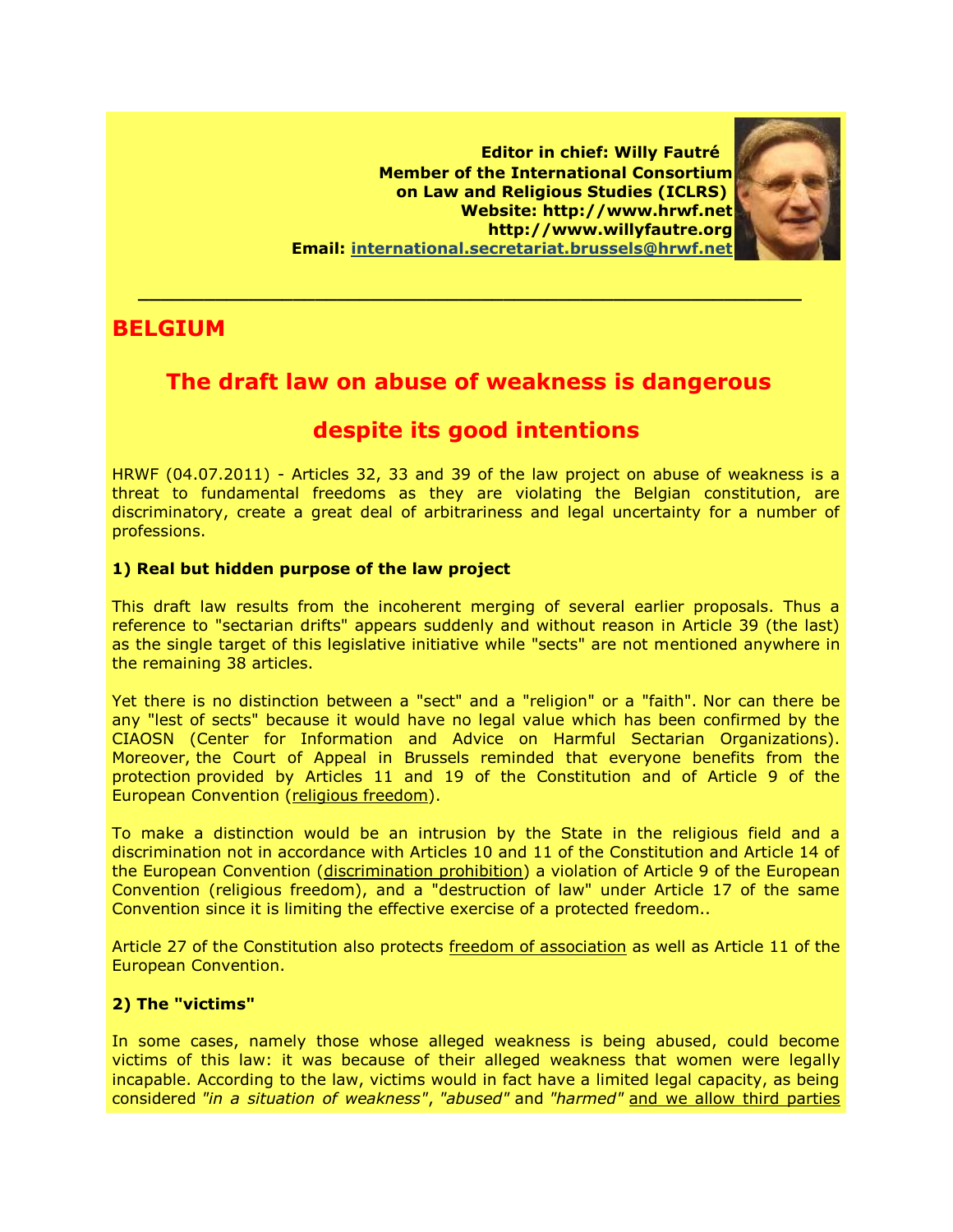to challenge acts they consider to have consented to freely and it makes them legally incapable.

This law is based on the presupposition that the rites and practices of some non-recognized religions would allegedly be practices of *"psychological subjection"*(undefined term) or *"techniques to alter the capacity for discernment"* (another undefined term) and that proselytizing could be described as *"abuse of a position of weakness"*. In other words, the conversions would be targeted on the grounds of an alleged danger, which seems to be the exception and not the rule in the matter.

#### **3) Very large part of arbitrary**

The law draft is introducing a very large part of arbitrary since the key concepts are not defined such as: *"fraudulent abuse", "situation of weakness", "judgment alteration"*,*"mental impairment", "physical harm", "property harm"*, *"psychological subjection"* and*"techniques likely to alter the capacity of discernment"* etc.

Yet a criminal law:

**- a.** must be sufficiently precise (principle of legality of penalties (Article 7 of the European Convention and Article 12 of the Constitution). It is not up to the judge to make the laws but to apply them and every citizen must be able to avoid committing any offense and organize their behavior accordingly. However, the authors of the law*"do not want that the position of weakness be defined too precisely ... this position of weakness can be both physical and psychological . ... one must leave the broader latitude to judges and prosecutors to assess the situation of weakness ... whether permanent, temporary, transient or continuous. ... The magistrates will be able to... call upon experts (doctors, psychiatrists, psychologists ) to help establish the state of weakness of the victim"*. The law requires, however, that the author be deliberately abusing of a "*situation of weakness*" while the concept (deliberately) is not defined and could thus be retrospectively. As for the "*mental harm*" this is a new concept without any definition and which is par excellence the domain of the intangible and unprovable.

**- b.** must also respect fundamental freedoms and deviate from it only under the conditions provided for this purpose. Freedom is the rule and exemption the exception. Fundamental freedoms protected by the European Convention are the protection of privacy and freedom of religion and freedom of association. However we can ignore it only under the conditions laid down by the European Convention not met in this case, namely measures that "*are necessary in a democratic society, for public safety, protection of public order, health or morals or the protection of the rights and freedoms of others.*"

**- c.** must respect the notion of **equality between individuals**,

#### **4) Legal uncertainty**

The draft law creates a great deal of **legal uncertainty**, because some people might well invoke a so-called *"situation of weakness"* and an *"abuse"* to put in question some actions.

#### **5) Conclusion and call for the senators**